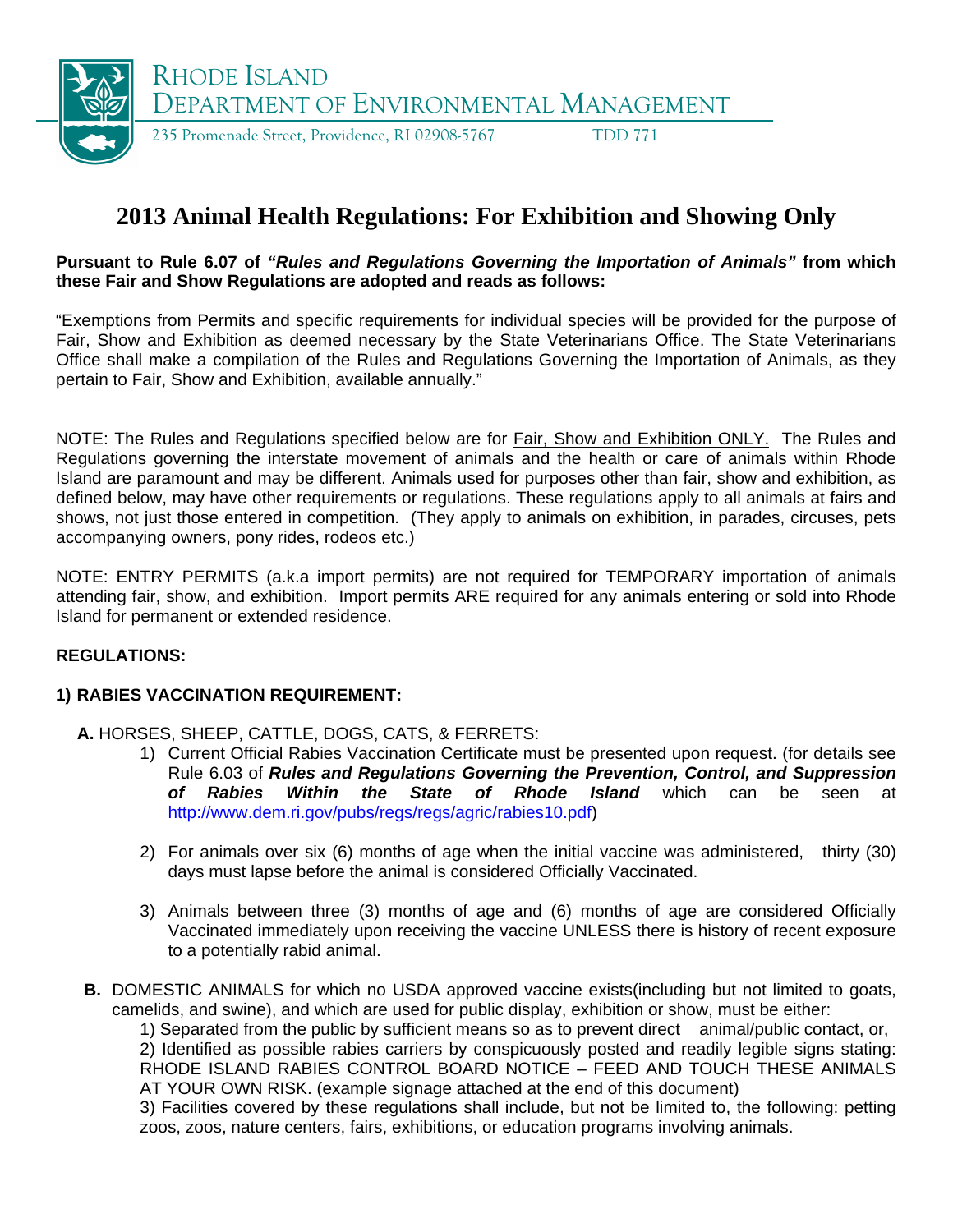#### **2) INDIVIDUAL SPECIES REQUIREMENTS**

**A. ALL ANIMALS** entered at Fairs and Shows must be in proper physical condition and are subject to examination at the exhibition for visual evidence of infections or contagious diseases or any condition that would render it unfit for exhibition. Any animal exhibiting signs, including but not limited to the following, may be refused entry: diarrhea, vomiting, nasal discharge, ocular discharge, cough, lameness, skin lesions, loss of hair or feathers, external parasites, neurological signs, fever, lethargy, depression, difficult breathing, abscesses or growths, emaciation, or known exposure to animals with infectious or contagious diseases. Animals and exhibitors banned from other events due to the detection of prohibited drugs, medications, and/or substances will not be allowed entry.

**Evidence of any contagious or infectious disease** will result in an animal's rejection for entrance. The decision of the inspector is final. Animals may be rejected by inspectors based upon suspicion of disease subsequent to inspection since timely confirmation of disease in a field setting may not be feasible. All Certificates of Veterinary Inspection (a.k.a CVI / Health Certificates) for animals that originate out-of-state, and all certificates or test charts on animals that originate in-state, must be signed by a licensed veterinarian (and that veterinarian must also be federally accredited when applicable) validating the animal's vaccinations, identification and that they are clinically free of infectious/contagious diseases and have no history of exposure to such diseases.

**Certificate of Veterinary Inspection (CVI / Health Certificate)** must specifically state the location or property where the animals are regularly housed. Certificates and Test Reports must be available to inspectors at each exhibition. Certificates that list P.O. boxes will be rejected.

**All required tests and vaccinations** must be performed within required time for exhibition.

**All out-of-state animals exhibiting in Rhode Island** must be accompanied by a Certificate of Veterinary Inspection (CVI /Health Certificate) from the state of origin. CVIs must be dated no earlier than 30 days prior to entry to the first show of the season in any New England State. CVIs will be considered valid for Show and Exhibition purposes for the remainder of the calendar year. Prior entry or import permits are not required for show purposes or temporary importation.

**Exception:** Certain events may be granted a waiver by which animals brought into Rhode Island by outof-state exhibitors for a specific event may be allowed entry into Rhode Island without a CVI. Requests for waivers must be submitted by the event coordinator, in writing, no less than thirty days prior to the event. All requests must be submitted to the Rhode Island State Veterinarian. The State Veterinarian will respond in writing to all such requests, and if the request is granted, reserves the right to impose conditions on the waiver that are at least as protective of animal health as a CVI would be. Conditions of any waiver granted will encumber any animals on exhibit as well as any animals imported by the exhibitor, but that are not on exhibit.

## **B. CATTLE:** All out-of-state cattle:

(1) Must be negative to a tuberculosis test not more than 60 days prior to entry to the first show of the season in Rhode Island or from a herd certified TB free within 365 days.

(2) Must be negative to a Brucellosis Blood Test not more than 30 days prior to the first show of the season, unless from a Negative Herd tested within 12 months, or, in case of breeding cattle, if officially vaccinated for Brucellosis and under 18 months of age. Steers and spayed heifers are exempt from brucellosis testing requirement. All cattle under 4 months of age are exempt from brucellosis testing requirement.

(3) All cattle originating from states or regions that are endemic for Bluetongue and Anaplasmosis must be tested negative for Bluetongue and Anaplasmosis within 30 days of entry into Rhode Island. Record of vaccination, TB tests and blood tests must be available.

(4) In-state origin cattle must be identified and vaccinated as below.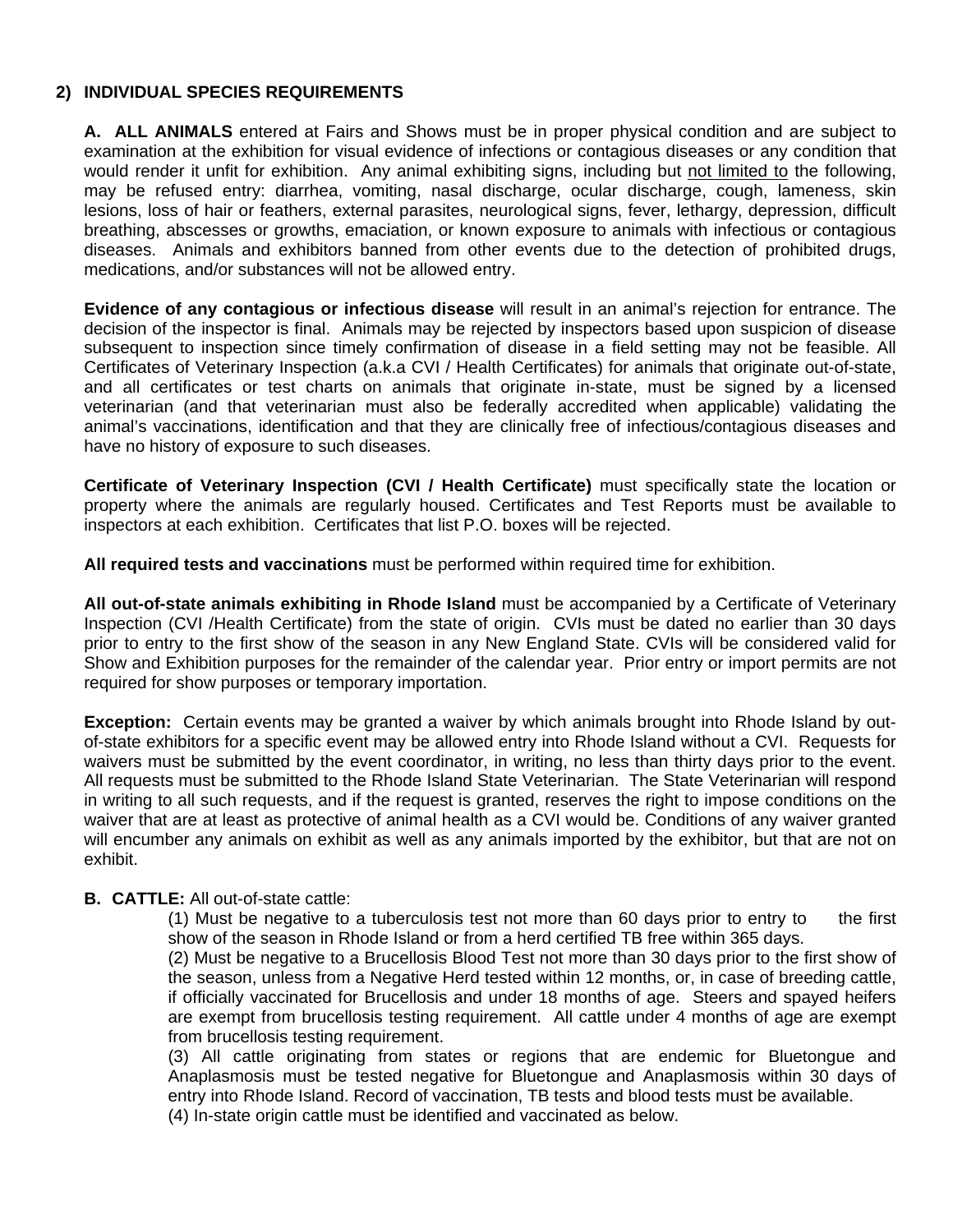**All cattle must be officially identified** in compliance with all federal or state identification requirements in order to assure each animal is vaccinated and that all records are accurate. Owners are responsible for validating all identification.

RABIES PER 1A

#### **C. GOATS:**

- (1) All out-of-state origin goats must come from Tuberculosis free and Brucellosis free herds with the herd being validated (tested) within the previous twelve months, or,
- (2) All out-of-state origin goats not originating from Tuberculosis free and Brucellosis free herds must meet the following requirements:
	- (a) All individual out-of-state origin goats must be tested Tuberculosis negative within 60 days and Brucellosis negative within 30 days prior to the first show of the season. Goats under 4 months of age are exempt from brucellosis testing, and,
	- (b) Any goats originating from states or regions that are endemic for Bluetongue or Anaplasmosis must be tested negative for Bluetongue and
		- Anaplasmosis within 30 days of entry into Rhode Island.

(3) All goats enrolled in the Voluntary Scrapie Eradication Program must be kept separated from non-enrolled goats and sheep by a vacant pen, alleyway or solid physical barrier sufficient to prevent contact between the animals and their excretions. Contact within the ring and common areas will be limited and commingling is not allowed. No goats will be allowed if they originate from or were part of a herd in which scrapie was diagnosed or which is under surveillance for scrapie unless prior approval from the State Veterinarian has been granted. **Goats on exhibition are prohibited from having contact with kidding does or lambing ewes.**

**All goats must be officially identified** in compliance with all federal or state identification requirements in order to assure that all records are accurate. Owners are responsible for validating all identification.

RABIES PER 1B

# **D. SHEEP:** All sheep must:

 (1) All out-of-state origin sheep must be accompanied by a Health Certificate showing animals clinically free of scrapie or infectious diseases and exposure thereto.

 (2) No sheep will be allowed from flocks in which Scrapie has been diagnosed or from flocks under current surveillance for Scrapie without prior approval.

 (3) Sheep from flocks in which Soremouth has been diagnosed or in which Soremouth vaccination has been conducted will not be allowed entry until 60 days has elapsed since the last clinical signs of Soremouth or Soremouth vaccination.

(4) All sheep originating from states or regions that are endemic for Bluetongue must be tested negative for Bluetongue within 30 days of entry into Rhode Island.

(5) Sheep enrolled in the Voluntary Scrape Eradication Program must be kept separate from non-enrolled sheep and goats by a vacant pen, alleyway, or solid physical barrier sufficient to prevent contact between the animals and their excretions. Contact within the show ring and common areas will be limited and commingling not allowed. **Sheep on exhibition are prohibited from having contact with lambing ewes and kidding does.**

**All Sheep must be officially identified** in compliance with all federal or state identification requirements in order to assure that all records are accurate. Owners are responsible for validating all identification.

RABIES PER 1A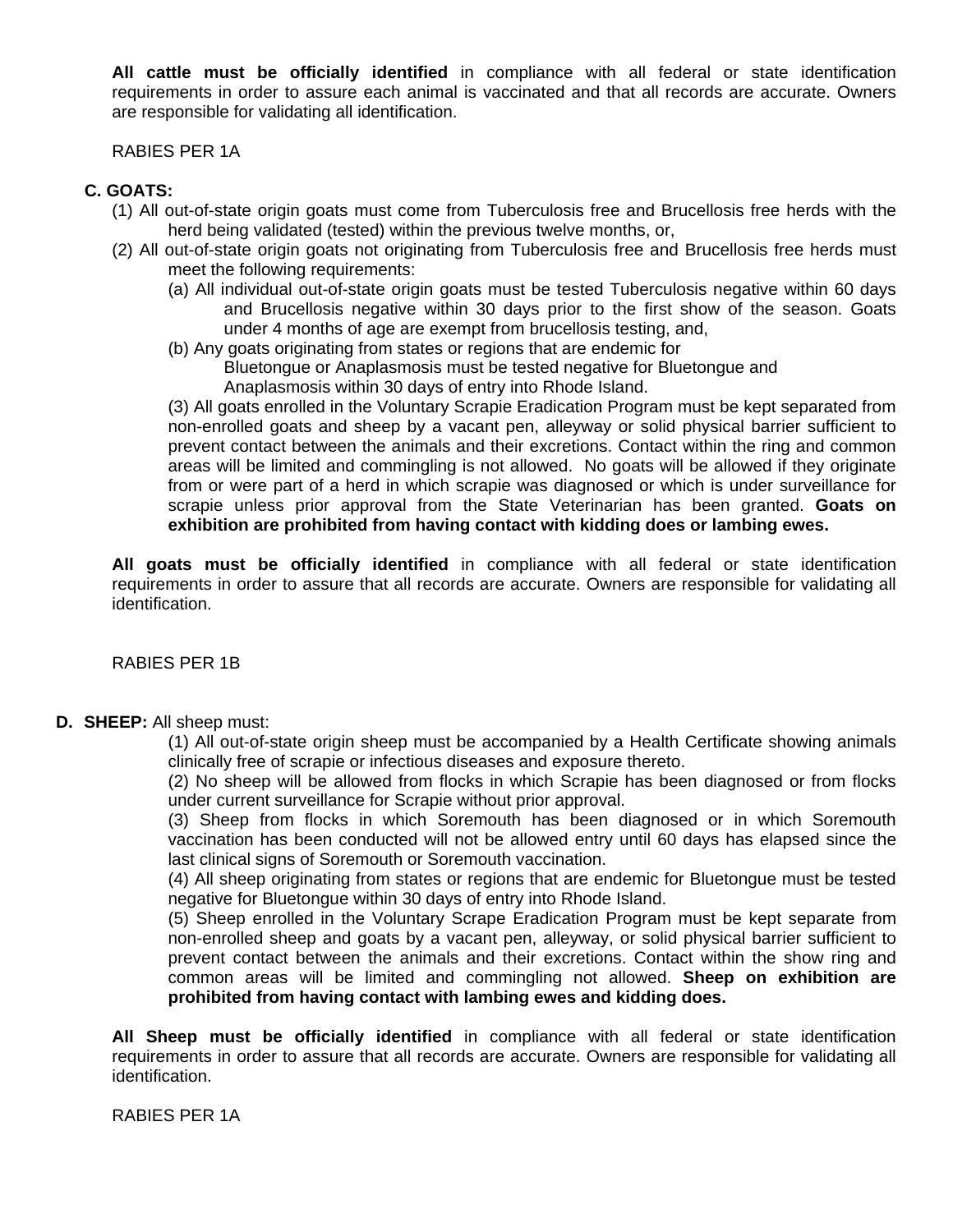## **E. SWINE:**

 (1) All out-of-state origin swine must have official identification and be in compliance with current federal and state identification regulations.

 (2) All out-of-state origin swine must come from Brucellosis free and Pseudorabies free herds with the herd being validated (tested) within the previous twelve months.

 (3) All out-of-state origin swine not originating from Brucellosis free and Pseudorabies free herds must meet the following requirements:

 (a) All swine 6 months of age or older must be tested Brucellosis and Pseudorabies negative within 30 days prior to the first show of the season.

#### RABIES PER 1B

## **F**. **POULTRY:**

 (1) All Poultry will be individually inspected and must be properly identified or banded in compliance with federal and state programs.

 (2) All out-of-state poultry must be accompanied by written proof (NPIP ID Cards, Valid Testing Reports or Health Certificates) that the flock of origin, or individual bird, was blood tested negative for Pullorum-typhoid within 365 days.

(3) No poultry from states or areas under quarantine for disease will be allowed entry.

#### **G. CAMELIDS:** (llamas, alpacas, etc.)

 $(1)$  Must be negative to a tuberculosis test not more than 60 days prior to entry to the first show of the season in Rhode Island or from a herd certified TB free within 365 days.

(2) Must be negative to a Brucellosis Blood Test not more than 30 days prior to the first show of the season, unless from a Negative Herd tested within 12 months.

(3) All Camelids originating from states or regions that are endemic for Bluetongue and Anaplasmosis must be tested negative for Bluetongue and Anaplasmosis within 30 days of entry into Rhode Island.

(4) In-state origin Camelids must be officially identified and vaccinated as below.

#### RABIES PER 1B

#### **H. EQUINES:** All out–of-state equine:

 (1) Must have a Health Certificate / Certificate of Equine Examination showing ownership and farm of origin, issued within 30 days prior to entry to the first event of the season.

 (2) Out-of-state animals must have official copy of Coggins (EIA) testing within 12 months of the date of the event, per Rhode Island Importation Regulations.

 (3) Vaccination against Eastern Equine Encephalitis, West Nile Virus, Influenza, Rhinopneumonitis and Strangles is suggested but not required.

(4) In-State origin equines must be officially identified and provide proof of vaccinations.

# RABIES PER 1A

## **I. SMALL ANIMALS**: All dogs, cats, and ferrets:

(1) Must be accompanied by Official Proof of Rabies Vaccination, in compliance with Rhode Island State Laws.

(2) Out-of-state animals must have a Health Certificate issued within 30 days of the date of the first event of the season.

(3) Vaccination against common diseases is recommended.

(4) RI Ferrets must show proof of permit through RI DEM Fish and Wildlife

RABIES PER 1A